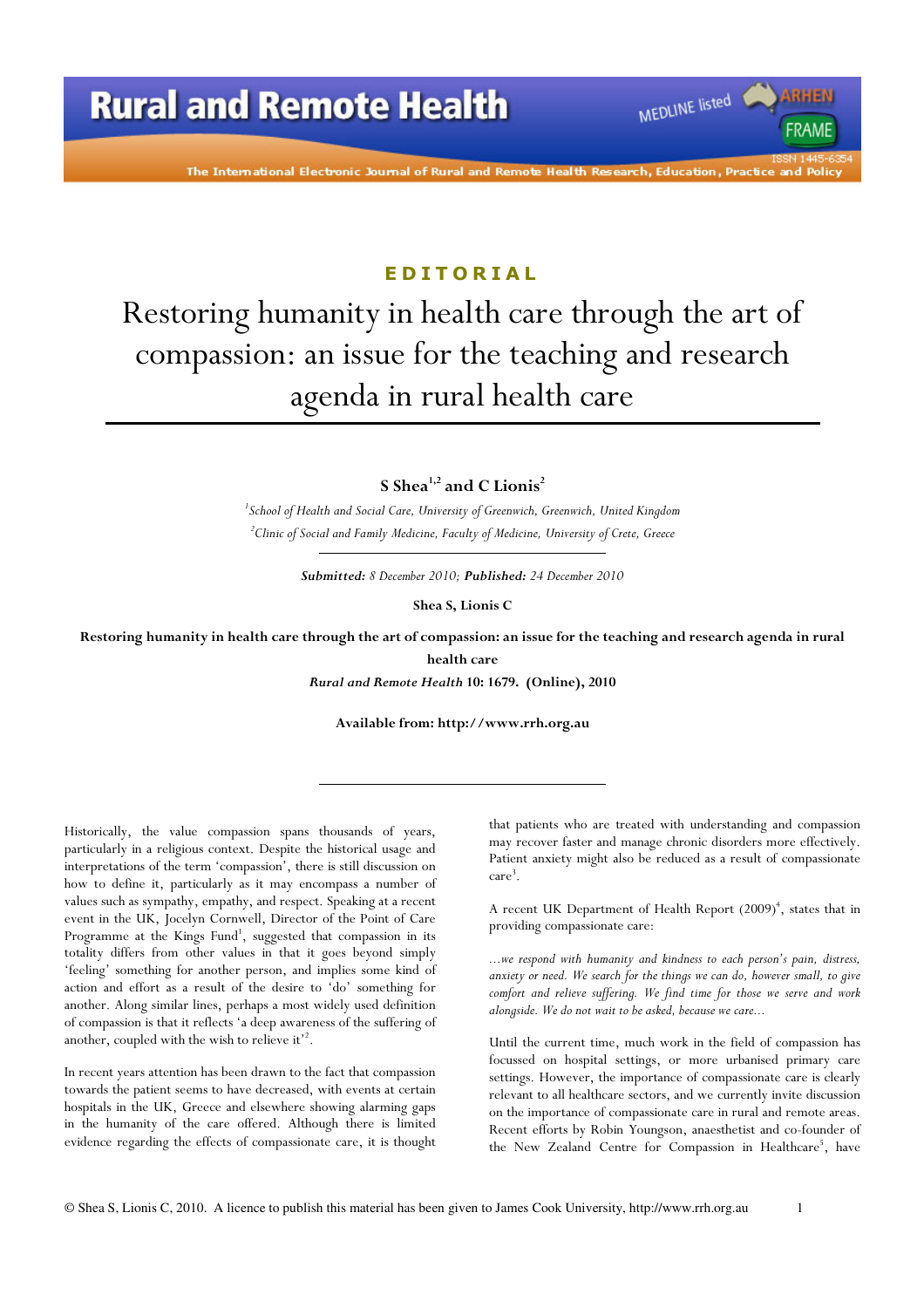### -Rural-and-Remote-Health



The International Electronic Journal of Rural and Remote Health Research, Education Practice and Policy

focussed on promoting compassionate care to wider international communities. Youngson's work with the Indigenous people of Aotearoa has uncovered fundamental spiritual traditions, crucial to understanding the health needs and beliefs of this population, particularly in relation to the closeness of the family, and the belief that suffering is 'the illusion of separateness'. With a passion for offering personal service to patients, Youngson's experience suggests that<sup>5</sup>:

…when practitioners develop the skills to bring open-hearted compassion to their patients, then the effectiveness of care greatly increases and our patients and families feel safe and cared for...

It is perhaps important, therefore, when delivering health care to hard to reach populations such as those in rural and remote areas, to seek to identify the extent to which the care provided reflects compassion and understanding towards the values, traditions, and identities of these groups.

Individuals residing in remote and rural areas are likely to hold traditional health beliefs and values typical to their social surroundings or family setting. An understanding of these values beyond and in association with conventional medicine and treatment, might increase the trust and confidence that the patient places in the physician. In addition, issues related to poverty, education, and ageing populations tend to be associated with individuals in remote areas, which may also require the application of various components of compassion, such as empathy.

Compassionate care is not only concerned with the broader care of the patient, however, but also with care and understanding towards colleagues, and other members of the healthcare team. To provide compassion requires support and receipt of compassion oneself, at a 'team-work' level, and at an 'organisational' level, in addition to clinical and communication skills. Stress, depression and burnout can be common in doctors and nurses, making them more selfcritical and less compassionate towards themselves, rendering it harder to show compassion towards their patients. Rural healthcare practitioners frequently work in isolation far from other professional teams and families. O'Neil suggests that 'aspects of isolation as well as the requirements of empathetic engagements with clients leave practitioners vulnerable to various constructs of secondary trauma<sup>16</sup>. Thus, if we seek to address compassion at a rural healthcare level, then it is crucial to address the needs of physicians as well as patients in an effort to secure a productive and holistic healthcare service.

The personal needs of physicians serving in rural areas, and the likelihood of their demonstrating compassion towards patients may depend on various factors. A physician commuting from a urban area to deliver health care to individuals in rural areas may receive more support, but may experience less of a cultural understanding of his/her patients, compared with physicians residing and working in rural areas. Several years ago the image of the 'family doctor' in the UK was that he/she would be very much a part of the local

community, and would have an in-depth knowledge of his/her patients and their families, both in terms of medical history and general lifestyle, and in everyday encounters and problems. It is possible that rural physicians residing in rural areas still hold traditional values and have a wider understanding of their patients, assisting them to deliver compassionate health care. Based on the second author's personal observations, there is an element of religiosity/spirituality which needs to be understood when treating people in rural areas in Greece. Doctors are often perceived as being 'representative of God', and as such, patients will often pray to God to mandate effective healing properties to them. There is an expectation that in addition to paying attention to the patients' health problems, rural physicians will also respect their cultural and personal values. Patients' relief from pain, discomfort and anxiety is frequently reported following reassuring and encouraging words, and warm eye-to-eye contact with the rural physician. Unfortunately, however, the high urbanisation of rural Crete rhythm has resulted in many physicians leaving rural areas in preference for work in cities. This has, of course, affected the doctor-patient relationship, decreased the rate of home visits, and limited the number of available healthcare services, making it more difficult for compassionate care to be received and sustained.

It is perhaps not surprising in the light of a changing world, economic crises, and other catastrophes, coupled with time pressure, organisational structures, and resource issues, that attention to basic human needs, and preservation of human dignity can be overlooked, even among physicians who are an integrated part of their local rural community. But for the same reasons, compassion towards the patient and towards other members of the health care team might be more crucial now, than ever before. This appears to be particularly relevant to countries in similar situations to Greece, where the financial crisis is expected to have an enormous effect on health and social care.

The subject of compassionate care appears to be somewhat neglected in Rural and Remote Health, with a narrative search of the Journal's archive revealing only two publications with some relevance. Although advocating for and research into compassionate care in rural healthcare settings is limited at the current time, efforts elsewhere suggest that it is not beyond the realms of possibility to raise the issue and work towards putting compassion back into health care. The Point of Care Programme, operated by the King's Fund in London, works to improve patient experience, with a close emphasis on compassionate care<sup>1</sup>. Their work involves workshops aimed at identifying the meaning of compassion, the factors that prevent it, and the approaches that enable staff to deliver compassionate care. Likewise, the Schwartz Centre in the USA<sup>7</sup> , which emphasises caring for the whole patient – body and mind – conducts programs to educate, train and provide support in the art of compassionate care. Their initiatives include 'the patient voice for compassionate care' which incorporates the experiences and perspectives of patients and their families.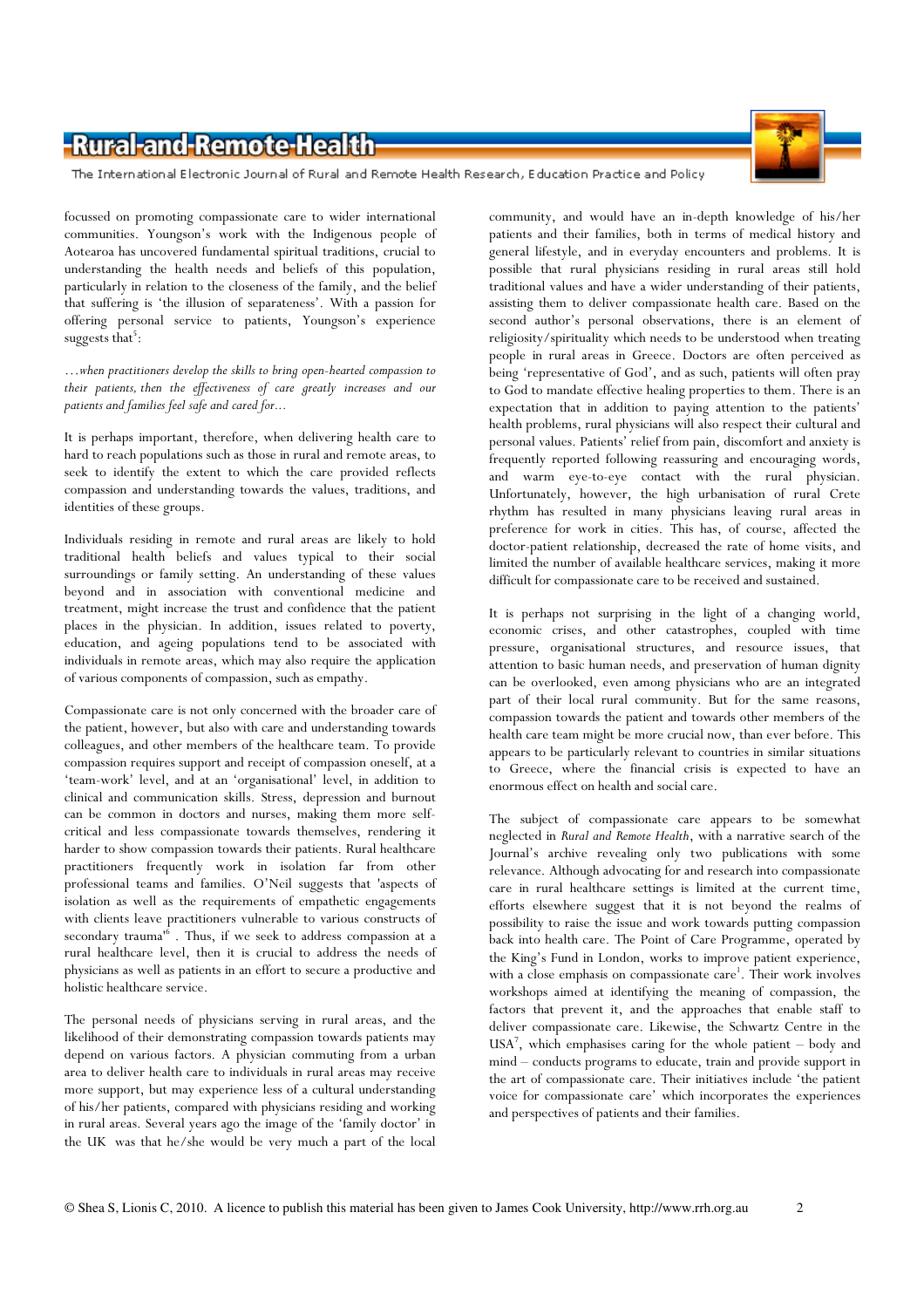## -Rural-and-Remote-Health



The International Electronic Journal of Rural and Remote Health Research, Education Practice and Policy

A widely reported reason for a decrease in compassion relates to the training that doctors and nurses receive, which may emphasise scientific values while placing little focus on the emotional wellbeing of the patient. Thus, compassion might be 'taught out' of them during their training. Speaking at a recent NHS consideration, held at the King's Fund in London, clinicians drew attention to the fact that HCPs have fears, anxieties and personal vulnerabilities of their own, which often cannot be expressed. A process of 'brutalisation' that occurs in training and early practice was referred to, together with a call for researchers to work with doctors at the level of undergraduate and postgraduate training to create a 'safe place' where doctors can discuss their own vulnerability and think and reflect on their practice.

With the above in mind, and because the training of doctors and nurses may emphasise scientific knowledge rather than development of character and compassion, introducing training in compassionate care seems a highly practical way forward. However, it is essential that training in compassion does not stop at graduation, and that compassionate care is sustainable in the longer term, both towards the patient, and towards members of the healthcare team. In certain countries, even issues such as 'communication' seem to be missing from the medical school curriculum. In Greece for example, the University of Crete is the only medical school to include an optional course on doctor-patient relationships and communication skills, offered to 1st year medical students<sup>8</sup>, while a further optional course on compassionate care has also recently been approved, for delivery in the second semester of 2011.

Fundamental questions therefore include: 'Can 'Compassion' be taught?', 'To what extent can medical and nursing students be exposed to the skills necessary for compassionate care?', 'Can compassion be taught in the context of physicians working or planning to work in rural and remote areas?', and 'How can compassion be sustained in the longer term?'.

Chochinov reported that compassion can be arrived at through various channels, and may be cultivated by exposure to the humanities, social sciences and arts<sup>2</sup>. Such a multidisciplinary approach can help to offer an insight into the human condition and the pathos that accompanies illness. In a much earlier but well cited essay, Pence discussed the issue of whether compassion can be taught, or whether we must agree with Socrates' conclusion in Meno that the presence of a virtue such as compassion in any particular medical student is 'a gift of the gods'<sup>9</sup>. Pence concludes that compassion can be taught if medical education systems reward this virtue alongside other medical virtues, thus ensuring its sustainability.

Traditional teaching methods are perhaps not the most appropriate way forward in terms of teaching a virtue such as compassion. However, innovative and interactive teaching techniques such as workshops, discussion groups, role modelling, and the use of films, theatre, art and literature could be of great value. Such techniques

might address: the human and psychosocial aspects of medicine; team work (communication, trust, shared objectives); and organisational factors (workload, time, lack of support). In addition, exposing students to real-life situations and home visits may enhance a deeper understanding of what the patient and his/her family is experiencing. Thus, taking a multidisciplinary approach and exposing students to issues which may affect patients living in rural and remote areas could help to promote compassionate care in the context of healthcare professionals working, or planning to work, in such areas. Longer-term support and the sharing of experiences at a local and international level may help to ensure that the fundamental elements of compassion are not lost during training but maintained throughout a healthcare professional's career.

Initiatives are underway that could help to assist in promoting compassionate care in rural areas. Development of 'rural week' for medical students has been established as a part of the 1st and 2nd year curriculum at the University of Adelaide Medical School, indicating that educational programs could be implemented outside the traditional classroom<sup>10</sup>. Education and health services have also been successfully developed in the USA with the aim of improving the care of rural Hispanic communities<sup>11</sup>.

At the current time, Robin Youngson and his team at the Compassion in Healthcare Trust in New Zealand<sup>5</sup> are striving to create an International Charter in Compassionate Healthcare at all levels, involving world-wide collaborations. They aim to develop a comprehensive consensus paper for publication in a peer-reviewed journal, which will take a whole-system view, including examining the relevance of compassion to many aspects of healthcare delivery.

Overcoming barriers to compassionate care is clearly an issue of importance, and emphasising its value in rural settings has clear implications for quality of care and patient outcomes. Advocating for the introduction of training in compassionate care for those working in a rural healthcare setting, and sharing 'stories' with colleagues at an international level, may be a way forward. At the current time, discussions are in process between academics and researchers from the University of Greenwich, UK and the University of Crete which may open new doors to introducing this subject and sharing experiences.

The international journal Rural and Remote Health opens this discussion with regard to compassionate health care, and invites rural practitioners, researchers and teachers to submit their views, reports and experiences.

> S Shea<sup>1,2</sup>, C Lionis<sup>2,3</sup> <sup>1</sup>School of Health and Social Care University of Greenwich, London, UK <sup>2</sup>Clinic of Social and Family Medicine Faculty of Medicine University of Crete, Heraklion, Greece <sup>3</sup>European Regional Editor Rural and Remote Health